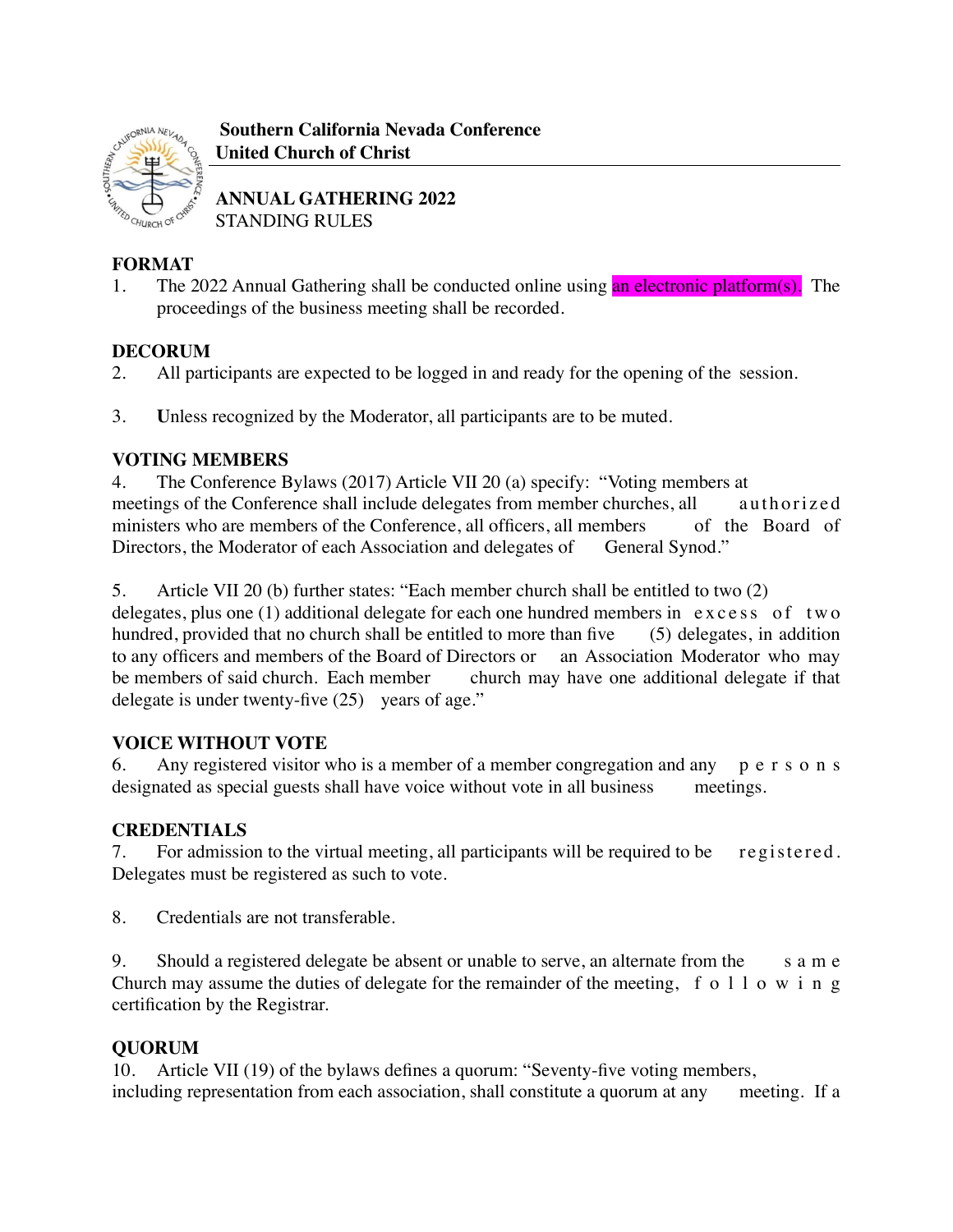quorum is not attained, the Officers' and Board of Directors' terms shall continue until the next duly constituted meeting of the Conference."

#### **MOTIONS**

- 11. All motions shall be submitted in writing to the Moderator and the meeting clerk at the time they are made using the "chat" function of the electronic platform in use during the meeting. Motion forms will be made available in the pre-meeting information.
- 12. Only delegates may make motions.

#### **DISCUSSION**

13. Both delegates and non-voting members shall be accorded the privilege of the fl o o r. Precedence shall be accorded delegates.

14. To obtain the floor, the speaker shall follow the instructions provided instructions by the Moderators in the plenary sessions, and having been recognized, address the Moderator, and state the speaker's name and Church.

15. No delegate may speak in debate more than twice on the same question nor longer than 2 minutes at any one point of recognition by the Moderator except by the consent of 2/3 of the voting delegates.

16. A non-delegate member or invited guest may speak to an item of business for no m o r e than 2 minutes, providing no delegate is waiting to speak to the same item.

17. An extension of time may be granted by the Moderator to the following persons: A. Speakers requiring translation into English from another language (time needed for the translation shall not be counted in the time allotment) and speakers who require sign language translation;

B. Speakers whose fluency in English is limited and for whom translation is not available;

C. Speakers with disabilities which affect mobility and/or speech.

18. An official timekeeper shall call time on debate.

#### **RESOLUTIONS**

**19.** A resolution is a Formal Motion intended to express the will of the Conference Annual Gathering on a particular matter and may direct the Conference officers, Board of Directors and staff to implement actions. A resolution may speak to the Associations and Local Churches of the Conference but does not speak for or direct the actions of any other setting of the Church.

**20.** The Moderator may call for a hearing with a neutral presiding officer within the duration of the Annual Gathering and prior to the consideration of a resolution by the plenary. At such hearings, comments representing multiple viewpoints will be encouraged.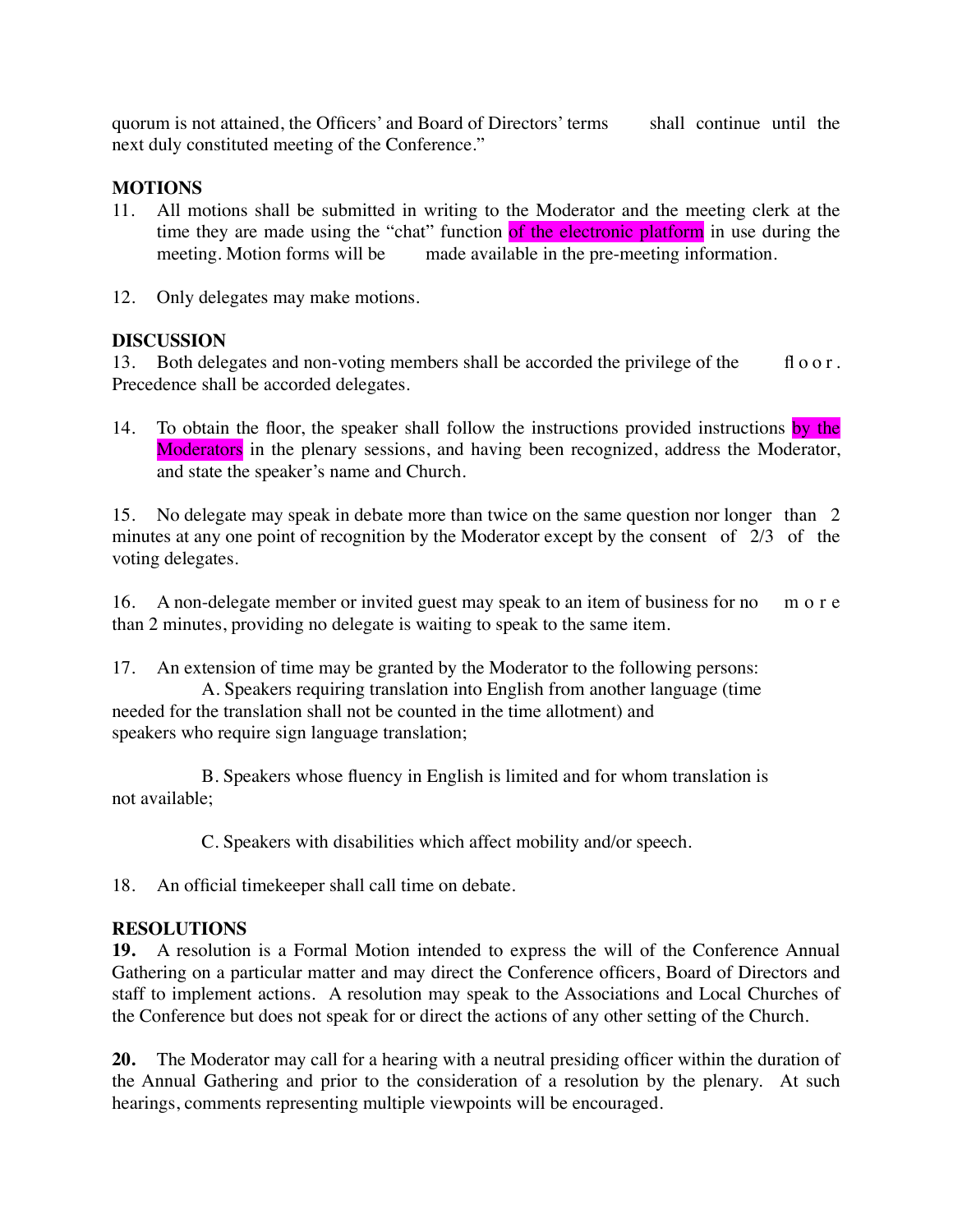- **21.** Types of Resolution and Vote Requirements:
	- A. Resolutions of Witness: A Resolution of Witness is an expression of the Conference Annual Gathering concerning a moral, ethical or religious matter confronting the Church, the nation, or the world, adopted for the guidance of the Board of Directors and Conference minister(s); the consideration of local churches, associations and other bodies related to the Conference; and for a Christian witness to the world. It represents agreement by at least two thirds of the delegates voting that the view expressed is based on Christian conviction. The text of the proposed resolution should be so phrased as not to bring into question the Christian commitment of those who do not agree.
	- B. Prudential Resolutions: A Prudential Resolution establishes policy, institutes or revised structure or procedures, authorizes programs, approves directions or requests actions by majority vote.
- 22. Sources: A Resolution may be submitted by:
	- A. Annual Gathering delegate or delegate-elect with written concurrence of at least five other delegates or delegates-elect;
	- B. A local church with the written concurrence of at least one other local church of the Southern California Nevada Conference.
	- C. An Association of the Southern California Nevada Conference.
	- D. The Conference Board of Directors.
	- E. Any affiliated ministry or covenant group as listed in the Conference directory.
- 23. Timeline for Submission of Resolutions:
	- A. A copy of the Resolution must be received via email to the Conference office no later than April 1, 2022. The Conference office will make resolutions received by the April 1 deadline available to delegates electronically no later than May 15 by posting them on the Annual Gathering webpage.
	- B. The Board of Directors will review resolutions submitted by the April deadline and may ask the submitting body to make clarifying edits. The Board of Directors may choose to make recommendations for action to the Annual Gathering.
	- C. A Resolution that could not have been anticipated or submitted in conformance with the above deadline may be introduced at the Annual Gathering by a voting delegate at a designated point in the agenda during the Friday business session. The new business may be introduced by title only. The Resolution must be available in electronic form at the time the resolution is introduced and must meet the source requirements as stated in Rule 22.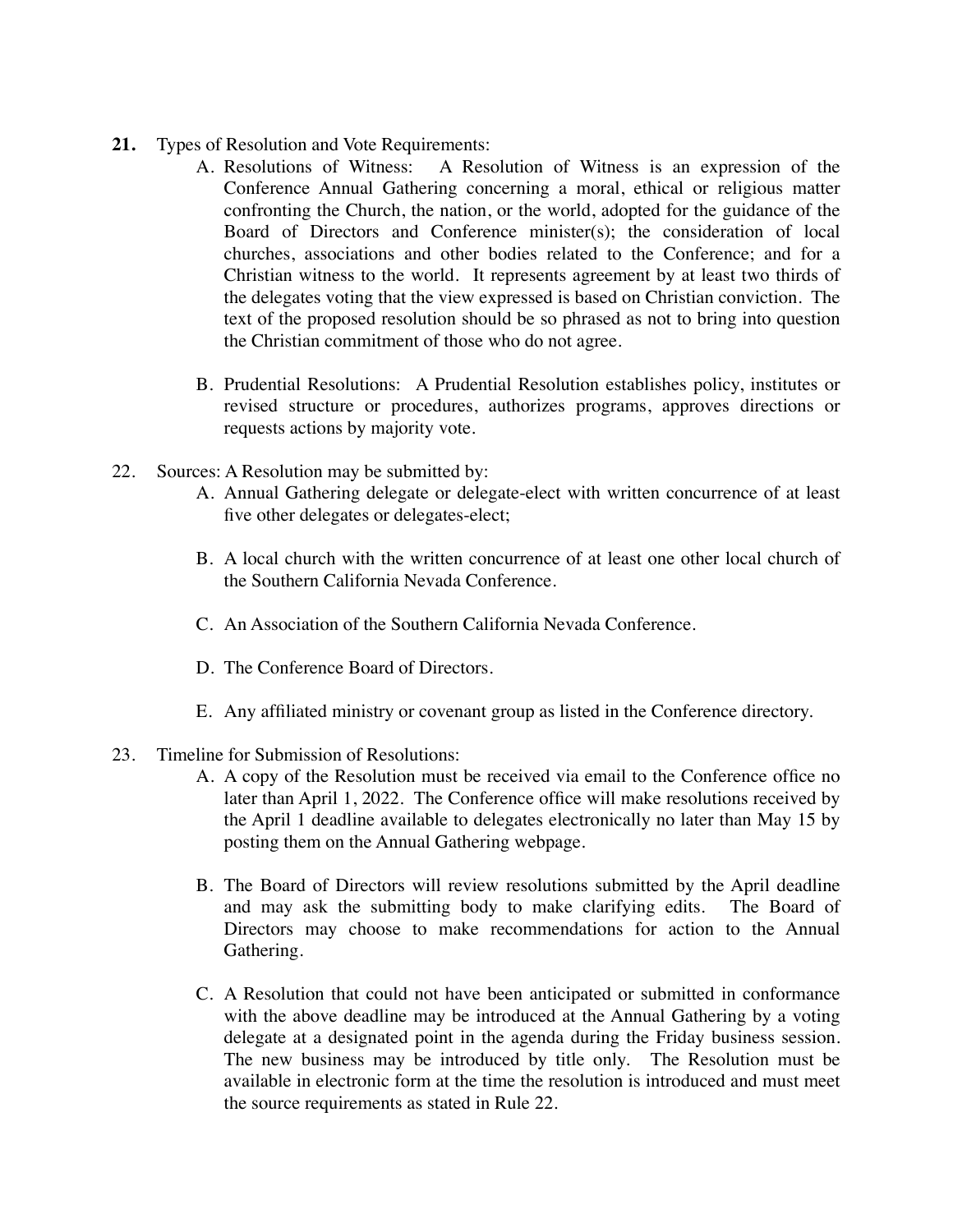- D. To enable a Resolution submission by an Association to be considered by the Annual Gathering, the deadlines articulated in this section shall be suspended in cases where an Association's spring meeting takes place after April 1, 2022. In such cases, the Association must send the resolution, in electronic form, to the Conference office on the Monday following the Association Meeting (or Tuesday if that Monday is a holiday). The Conference office will add any such resolutions to the Annual Gathering webpage.
- 24. Format: Resolutions shall include the following information:
	- A. A brief title with information providing the sources of the Resolution, the date of submission and any other information pertinent to the Resolution. The title must accurately reflect the intent of the proposed motion.
	- B. A brief summary that accurately reflects the content of the Resolution.
	- C. The biblical, theological and ethical rationale and the expected outcome.
	- D. The text of the motion.
	- E. The statement, "The funding for the implementation of the Resolution will be made in accordance with the overall mandates of the affected agencies and the funds available. There is no financial guarantee of any kind other than the annual budget."
	- F. The statement, "The Conference Minister, in consultation with the Board of Directors and appropriate Conference staff, will determine the implementing body or staff members. The implementing body or staff is responsible for developing the strategy and program designed to implement the Resolution."

25. Action on a Resolution during Annual Gathering**:** A brief time, not to exceed fifteen (15) minutes will be allotted for debate and vote on each resolution. Any resolution which does not meet the requirements set forth in the pre-Gathering communication will not be considered by the Meeting and will be referred to the Board of Directors.

26. Financial Implications**:** Conference Bylaw Article VII 25 (c) specifies: "Any resolution that comes before the Annual Meeting with financial implications which are not included in the budget may be adopted with the provision that such resolution will be referred to the Board of Directors which will implement the resolution if the monies for implementation are available. The Board will work with the Conference Minister(s) for the identification of needed financial resources."

#### **PARLIAMENTARY AUTHORITY**

27. The current edition of Robert's Rules of Order (Southern California Nevada Conference Bylaws XIII 38) shall, unless otherwise provided for, govern all proceedings of the Annual Gathering.